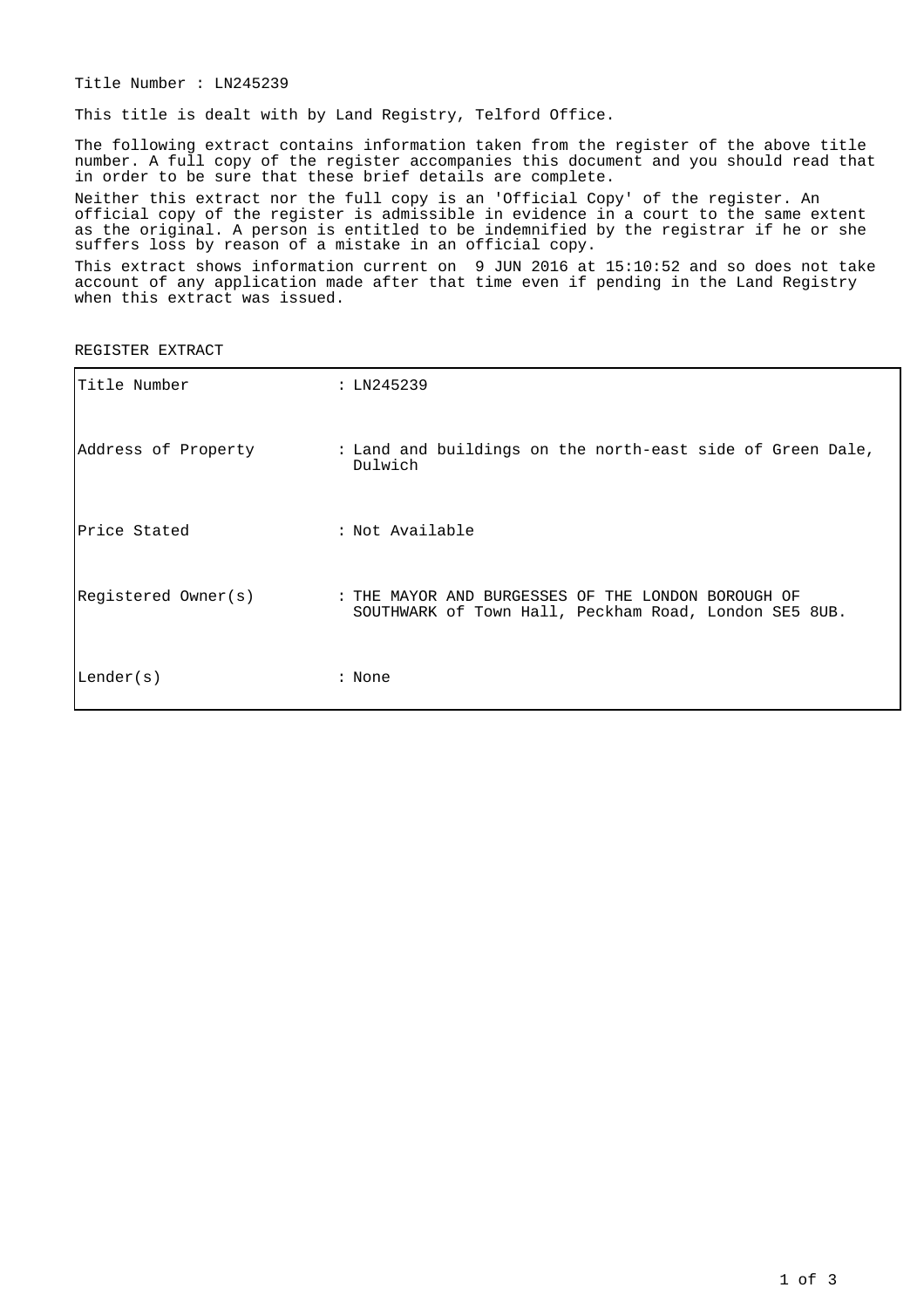#### Title number LN245239

This is a copy of the register of the title number set out immediately below, showing the entries in the register on 9 JUN 2016 at 15:10:52. This copy does not take account of any application made after that time even if still pending in the Land Registry when this copy was issued.

This copy is not an 'Official Copy' of the register. An official copy of the register is admissible in evidence in a court to the same extent as the original. A person is entitled to be indemnified by the registrar if he or she suffers loss by reason of a mistake in an official copy. If you want to obtain an official copy, the Land Registry web site explains how to do this.

# A: Property Register

This register describes the land and estate comprised in the title.

SOUTHWARK

1 (12.10.1964) The Freehold land shown edged with red on the plan of the above Title filed at the Registry and being Land and buildings on the north-east side of Green Dale, Dulwich.

## B: Proprietorship Register

This register specifies the class of title and identifies the owner. It contains any entries that affect the right of disposal.

#### Title absolute

1 (12.10.1964) Proprietor: THE MAYOR AND BURGESSES OF THE LONDON BOROUGH OF SOUTHWARK of Town Hall, Peckham Road, London SE5 8UB.

## C: Charges Register

This register contains any charges and other matters that affect the land.

- 1 A Conveyance of the land in this title dated 10 October 1963 made between (1) The Estates Governors of Alleyn's College of God's Gift at Dulwich (Vendors) and (2) The London County Council (Purchaser) contains covenants details of which are set out in the schedule of restrictive covenants hereto.
- 2 The land is subject to the following rights reserved by the Conveyance dated 10 October 1963 referred to above:-

"EXCEPT AND RESERVING unto the Vendors in fee simple the rights specified in the First Schedule hereto.

THE FIRST SCHEDULE hereinbefore referred to

1. All rights of way drainage or watercourse and other rights in the nature of easements now or usually enjoyed by or in respect of all other lands comprised in the said Dulwich Estate over through or from all or any part or parts of the land conveyed.

2. THE right for the owner or owners for the time being of all other lands comprised in the said Dulwich Estate to use for all reasonable purposes in common with the Purchasers the drains and sewers on or under the land hereby conveyed.

ANY right of light or air over any land forming part of the said Dulwich Estate which is adjacent to  $\overline{or}$  neighbouring on the lands hereby conveyed.

3 (11.10.2001) By a Deed dated 3 October 2001 made between (1) The Incorporated Trustees of the Dulwich Estate of the Old College of London and (2) The Mayor and Burgesses of the London Borough of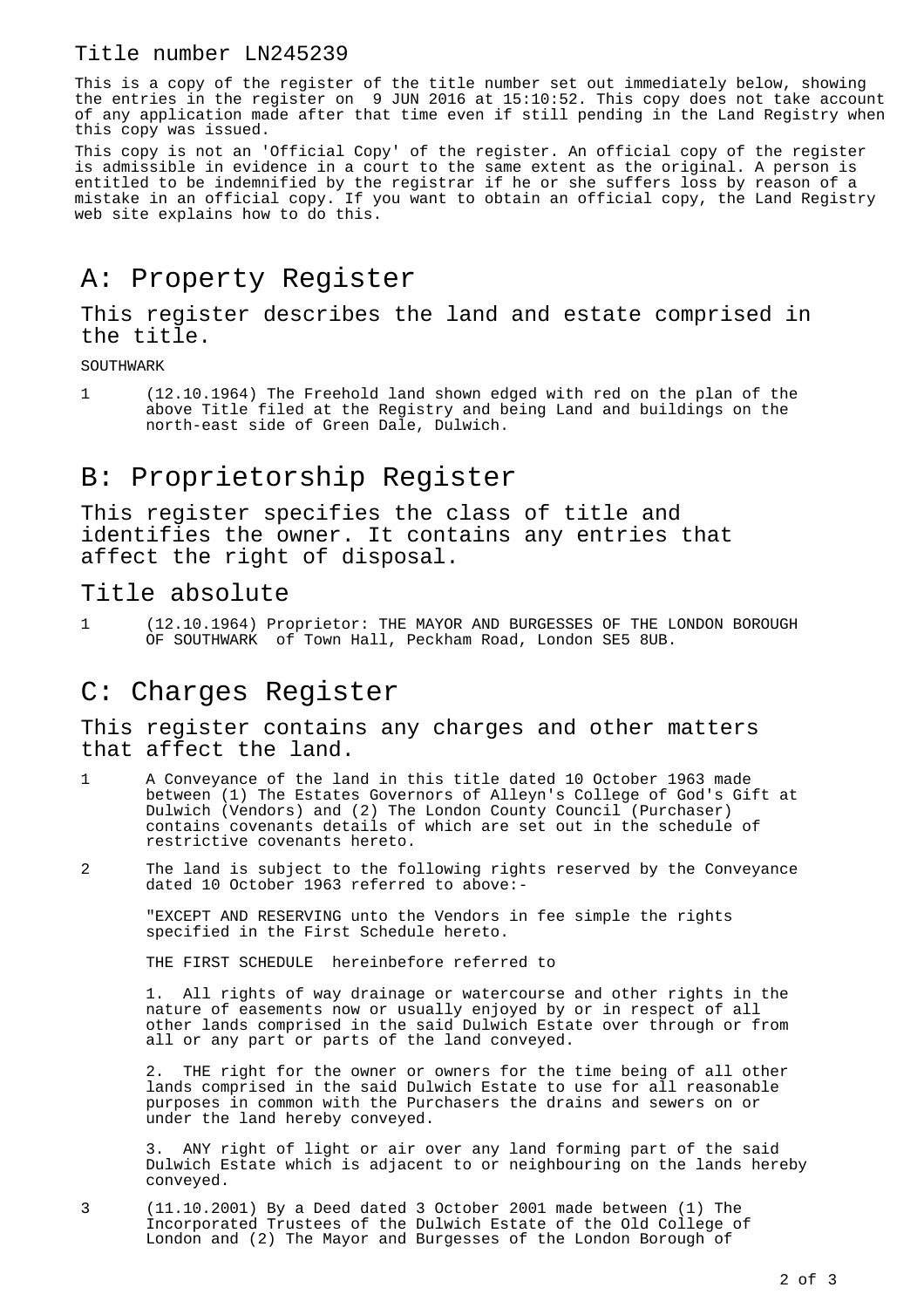#### Title number LN245239

### C: Charges Register continued

Southwark the covenants contained in the Conveyance dated 10 October 1963 referred to above were expressed to be released.

NOTE: Copy in Certificate. Copy filed.

#### Schedule of restrictive covenants

1 The following are details of the covenants contained in the Conveyance dated 10 October 1963 referred to in the Charges Register:-

"THE Purchasers hereby covenant with the Vendors to erect upon the land hereby conveyed to the satisfaction of the Vendors and in accordance with plans final drawings and specifications to be previously approved by the Vendors and their Surveyor a Secondary School to be used solely for educational purposes and for such other purposes for which school buildings and grounds are customary used and to lay out and maintain as playing fields such parts of the land as are not built upon.

FOR the benefit and protection of the Vendors Dulwich Estate or any part or parts thereof other than the land hereby conveyed and so as to bind so far as may be the land hereby conveyed into whosoever hands the same may come the Purchasers hereby covenant with the Vendors that the Purchasers and those deriving title under it will at all times hereafter observe and perform the stipulations set out in the Second Schedule hereto but so that the Purchasers shall not be liable for a breach of this covenant occurring on or in respect of the land hereby conveyed or any part or parts thereof after it shall have parted with all interest therein.

"THE SECOND SCHEDULE hereinbefore referred to

1. "AT all times hereafter to erect maintain and preserve in a good and substantial state of repair to the satisfaction of the Vendors or their Surveyor unclimable fences along such boundaries of the land hereby conveyed as are marked with a "T" within the boundary on the said plan.

2. NO trade manufacture or business shall be carried on or upon any part of the land and all buildings to be erected thereon and the same shall be used solely for education purposes in connection with a new Secondary School which is to be erected on the property hereby conveyed and such parts of the land as are not built upon shall be maintained as playing fields.

3. NOTHING shall be done upon the said land or any part thereof and no act or thing shall be done or suffered thereon which shall be or become in the opinion of the Vendors a nuisance or annoyance to the owners or occupiers of adjacent land or of any of the lands forming part of the Vendors Dulwich Estate.

4. NOTHING shall be done on the said land which shall cause any obstruction in the light passing through any of the windows in any building now standing on the adjoining lands of the Vendors.

NOTE:-The T marks referred to in paragraph 1 have been reproduced on the filed plan.

### End of register